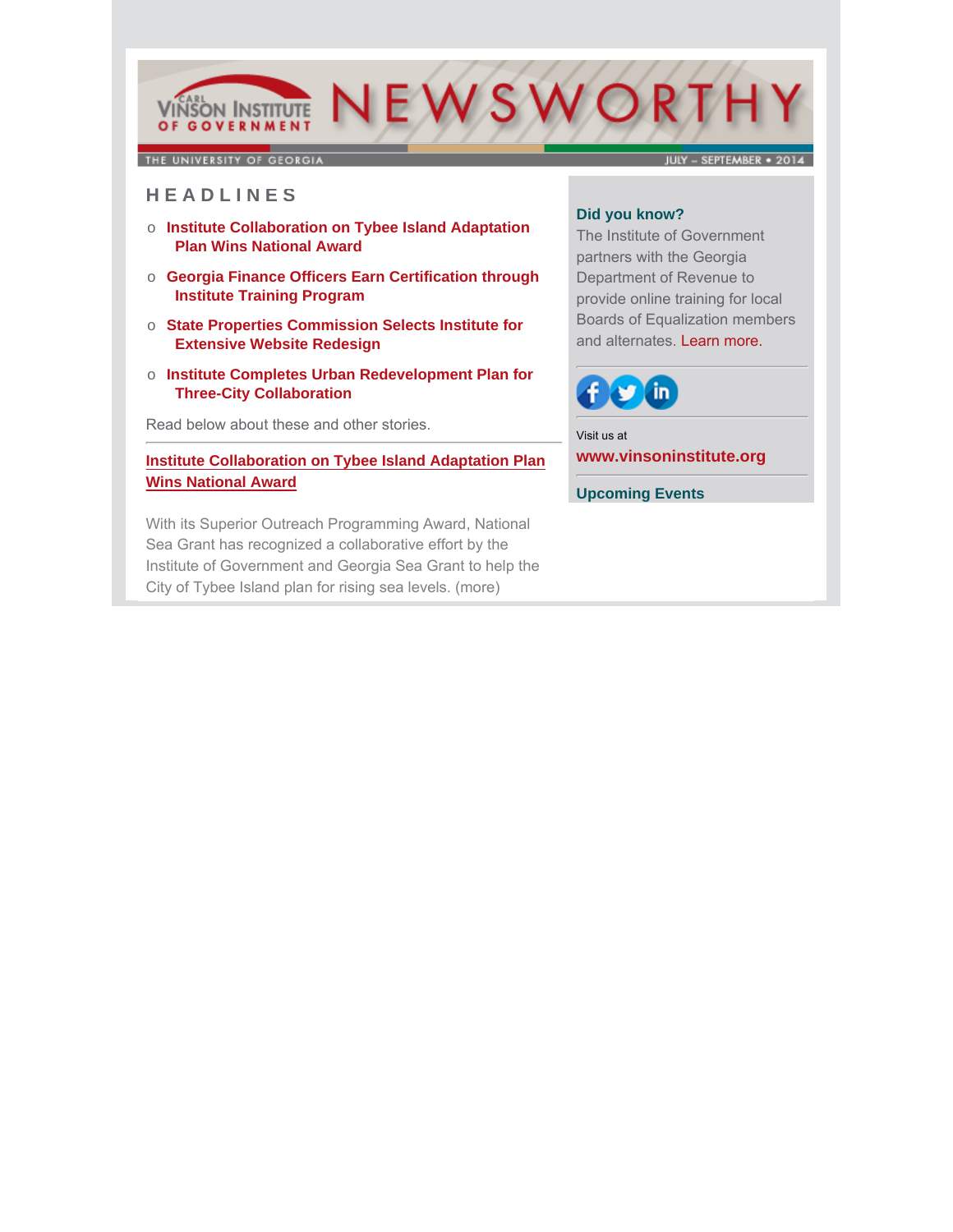### **Georgia Finance Officers Earn Certification through Institute Training Program**

Thirty-one state finance officers obtained certification this [summer though the Institute's State Financial Management](http://cviog.uga.edu/news/spotlights/091114-finance.html) Certificate Program for successfully completing an 84-hour curriculum that covers topics such as using the modified accrual basis of accounting. (more)

# **State Properties Commission Selects Institute for Extensive Website Redesign**

A decade after developing the original website, the Institute was chosen by the State Properties Commission to revamp the Building, Land, and Lease Inventory of Property (BLLIP) [website, the state's centralized data warehouse of holdings in](http://www.cviog.uga.edu/news/spotlights/070914-redesign.html) land, lease, and other assets. (more)

### **Institute Completes Urban Redevelopment Plan for Three-City Collaboration**

Leaders in Forest Park, Lake City, and Morrow are [implementing a detailed urban redevelopment plan prepared](http://cviog.uga.edu/news/spotlights/092214-urban.html) by the Institute to assist the cities' effort to encourage revitalization efforts in a blighted commercial corridor near Hartsfield-Jackson International Airport. (more)

# **Students Chosen for Vinson Institute Fellows Program Begin Fall Internship Projects**

Three University of Georgia seniors selected as Vinson Institute Fellows for fall semester have been paired with [Institute faculty on projects that include creating a "complete](http://cviog.uga.edu/news/spotlights/091814-cohort.html) streets" webinar for government leaders and comparing successful executive leadership programs. (more)

#### **Local Government Finance Officers Recognized for Completing Institute Program**

[Nearly four dozen local finance officers from across Georgia](http://www.cviog.uga.edu/news/spotlights/080414-finance-officers.html) attained certification earlier this year through the Institute's financial management training program by learning sound management techniques in areas such as accounting principles and payroll administration. (more)

#### **Institute Provides Training for Faculty, Administrators from Chinese Governance Academy**

[Twenty faculty members and administrators from the China](http://www.cviog.uga.edu/news/spotlights/091514-chinese-governance.html) Executive Leadership Academy, Yan'an (CELAY), one of three national training centers for Chinese government

#### GCCMA Fall Conference: November 12–14

Newly Elected Commissioners Conference: December 2–5

Biennial Institute for Georgia Legislators: December 7–9

Economic Development Professionals Training: December 11

#### **Newsworthy Notable**



**[Mara Register](http://www.cviog.uga.edu/about-us/faculty-staff/mara-shaw.html)** Public Service Assistant

Mara, a faculty member in our Governmental Training, Education, and Development division, has more than 25 years of experience in local government, primarily in the areas of administration, downtown and community development, code enforcement, and local government planning. Currently, she is coordinating a comprehensive curriculum redesign in collaboration with ACCG, Georgia's association for county governments, and in September Mara assumed additional administrative responsibilities as the Institute's new Local Government Program Manager.

Our Partners in Training: